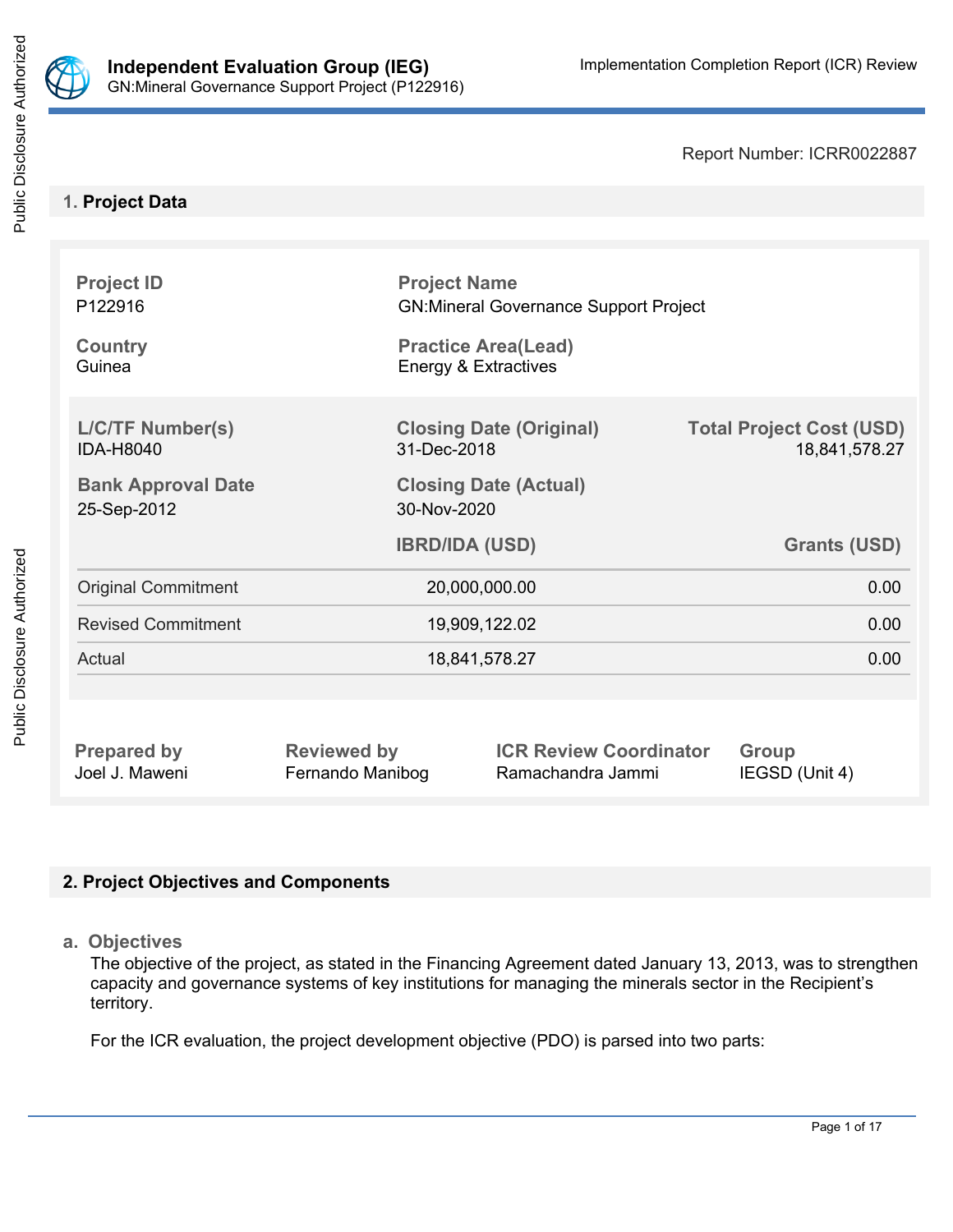

Objective 1: To strengthen capacity of key institutions for managing the minerals sector.

Objective 2: To strengthen governance systems of key institutions for managing the minerals sector.

- **b. Were the project objectives/key associated outcome targets revised during implementation?** No
- **c. Will a split evaluation be undertaken?** No
- **d. Components**

**Component A: Facilitating access to mineral resources** (Appraisal cost estimate: US\$6.0 million; Actual cost: US\$6.0 million)This component was aimed at helping to build the capacity and systems of the Government of Guinea (GoG) for negotiating contracts with private sector mining companies and with developers of ancillary mining infrastructure. The component also sought to strengthen the institutional and governance structure of the of *Société Guinéenne du Patrimoine Minier* (SOGUIPAMI), the state-owned (SoE) mining company to enhance its ability to do business with mining sponsors. The specific activities supported by this component were the provision of: (a) technical assistance to SOGUIPAMI to clarify its roles and mandates of vis-a vis those of the key ministries involved in the sector – Ministry of Mining and Geology (MMG), Ministry of Finance (MF) and Ministry of Transport (MoT); and (b) transaction advisory support to relevant government entities regarding available options for financing, ownership, access fees, and operating costs of mines and infrastructure. The second subcomponent was to support mining regulatory reform to assess and update where relevant the environmental and social laws, regulations, norms, and standards pertaining to the mining sector, including mining revenues collection administration issues, health and safety standards, artisanal and small-scale mining standards; community development and gender issues; and local procurement of goods and services by mining companies (and their subcontractors) (PAD, p. 9).

**Component B: Institutional strengthening for mineral management** (Appraisal cost estimate: US\$9.5 million; Actual cost: US\$9.5 million)The aim of this component was to strengthen the GoG's capacity to license, control, and monitor technical, environmental, and financial compliance of mining operations. Activities supported by the component comprised provision of TA, equipment, and training to the MMG, MoT, MF and Ministry of Environment (MoE) to perform their respective roles in the mining sector (PAD, p.10).

**Component C: Promoting economic development of mining areas and good governance** (Appraisal cost estimate: US\$2.5 million; Actual cost estimate:US\$2.5 million).This component supported sustainable investments, including the facilitation of regional and local development plans through partnerships with the private sector, and the strengthening of mechanisms for demand for good governance (DFGG) (PAD, p.10 and 11).

**Component D: Project management** (Appraisal cost estimate:US\$2.0 million; Actual cost: US\$2.0 million)This component supported the MMG-based Project Implementation Unit (PIU) in managing fiduciary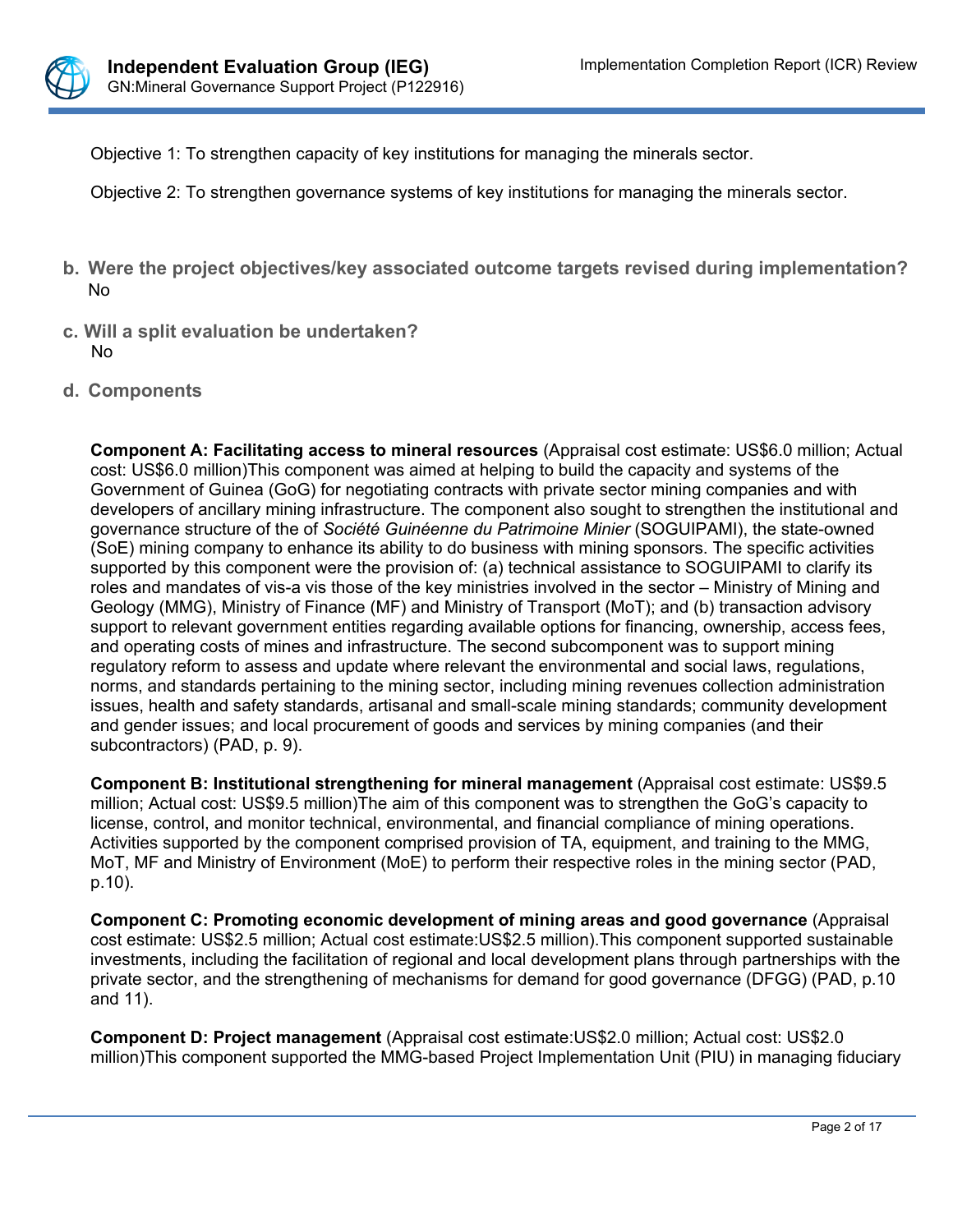

activities, conducting project monitoring and evaluation (M&E), and implementing project activities in accordance with the Project Implementation Manual (PIM) and Bank's guidelines (PAD, p. 11).

**e. Comments on Project Cost, Financing, Borrower Contribution, and Dates Total Project Cost:** The estimated project cost at appraisal was US\$20.0 million and the actual cost at completion was US\$18.8 million. **Project Financing**: Bank financing covered the total project costs as estimated at appraisal. There was no Borrower contribution towards project financing.

**Dates:** The project was approved on September 25, 2012 and became effective on April 19, 2013. The project underwent two Level 2 restructurings to extend the project closing dates. The first restructuring on December 9, 2018, extended the project closing date by 12 months from December 31, 2018, to December 31, 2019, to allow enough time for completion of delayed activities, including two activities which had been added during implementation (a cumulative environmental and social impact assessment for the Boke region and some geochemical studies). Since additional financing (AF) was being considered a further objective of the project closing date extension was to retain the Project Implementation Unit (PIU) and to use it to prepare the AF activities. The Bank subsequently decided to include the mining AF activities in a new Natural Resources, Mining and Environment Project (P168613). A second project restructuring, approved on December 18, 2019, extended the project closing date by eleven months to November 30, 2020, to enable the GoG to use the remaining funds for preparation of the mining and environmental sectors (including the mining activities that had been previously considered for financing with AF under the MGSP). The extension was also to allow important aspects of the institutional setup of this project to be maintained and thereby facilitating a smooth transition to the new project. The project was closed on November 30, 2020.

## **3. Relevance of Objectives**

## **Rationale**

**Alignment of the PDO with Strategies**. The Project was prepared and implemented under three World Bank strategies for Guinea – the Interim Strategy Note (ISN) for FY2012-13 (Report No. 59671-GN), the Country Partnership Framework (CPF) for FY2014-17 (Report No. 125899-GN) and the CPF for FY2018- 2023 (Report No. 125899-GN). The PDO was aligned with all three World Bank strategies in seeking to leverage the country's vast mineral resources for sustainable development. The country had about one third of the world's bauxite resources, and large deposits of gold, diamonds, and iron ore and yet the level of sector development was low compared to other countries with less mineral resources. Even though the mining sector contributed about 80 percent of Guinea's export revenues, 20-25 percent of the government's revenues,10,000 direct jobs and more than 200,000 artisanal and small-scale mining jobs, its overall contribution to economic and social development remained substantially below its potential given its abundant resources.

Economic projections indicated that development of large new mining projects that were under consideration could result in a doubling of both nominal and real GDP growth between 2012 and 2015 with significant growth continuing thereafter through 2020. The failure to translate abundant resource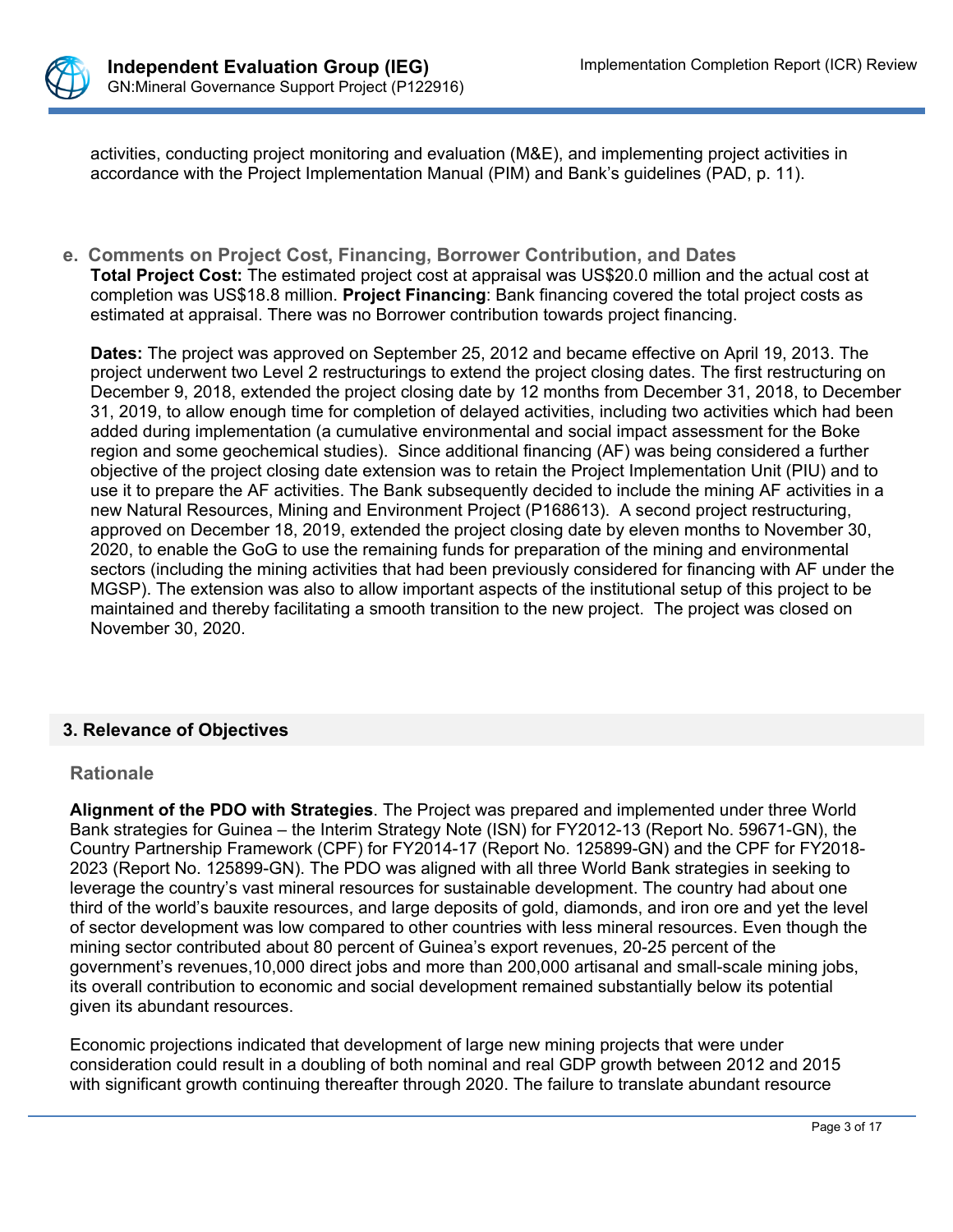

endowment into economic and social development was attributed to weaknesses in the country's legal, regulatory, and institutional framework, including the capacity of stakeholders to oversee and manage sector operations (PAD, page 3, para. 7). The weak political governance environment during most of Guinea's post-independence existence since 1958, including during the transition to civilian rule in 2009- 10 gave rise to corrupt practices, especially in the licensing of mineral rights, all of which reinforced the barriers to investment caused by the weak sector policies, laws regulations and management of operations.

At project closure the PDO was aligned to the World Bank's CPF 2018–2023 for Guinea, Pillar 1 on Fiscal and Natural Resources Management. The Pillar includes, among its objectives, improving the management of mining, natural resources, and biodiversity (objective #3). Pillar 4 aims to promote the sustainable management of natural capital, and to make mining a catalyst for structural transformation of the economy of Guinea's economy. Consistent with the PDO the CPF specifically states that the Bank's intention to provide further resources to strengthen capacity and governance systems of key institutions for managing the minerals sector and to support the implementation of the Extractive Industries Transparency Initiative (EITI). The project activities were consistent with both the country strategies (World Bank and GoG) and the PDO as these were aimed at resolving mining sector development constraints by helping to strengthen the capacity and governance systems of key institutions for management of the sector.

**Country context:** The project was prepared immediately following the transition to civilian rule which was expected to usher in political and economic reforms, including improved governance and transparency in the mining sector. The new government's commitment to reforms provided confidence that the PDO outcomes of increased investments in mining and ancillary infrastructure, better policy, legal and regulatory conditions for growth of the sector and improved capacity for sector management would be achievable. The PDO was, thus, outcome oriented and the expected achievements assessable.

The World Bank had a long-term engagement with the GoG dating back from the early 1990s on mining sector issues. In more recent years the dialogue had focused on EITI advisory and implementation assistance (Extractive Industry Technical Advisory Facility – P127264, EITI Implementation–P106148) and on broader sector management issues (Improved Transparency and Management of the Mining Sector – P06936, Governance Technical Assistance – P125890). The PDO and design of the project built on this earlier technical assistance, which identified sector governance related development constraints, including the lack of due process and legal compliance, and low capacity to manage the sector.

The relevance of the PDO is rated **High** because as described above it was aligned with both the World Bank and GoG strategies at project closure (CPF2018-23 and GoG Vision 2040 respectively), was development outcome oriented and consistent with the World Bank's past and ongoing dialogue with the GoG.

## **Rating**

High

# **4. Achievement of Objectives (Efficacy)**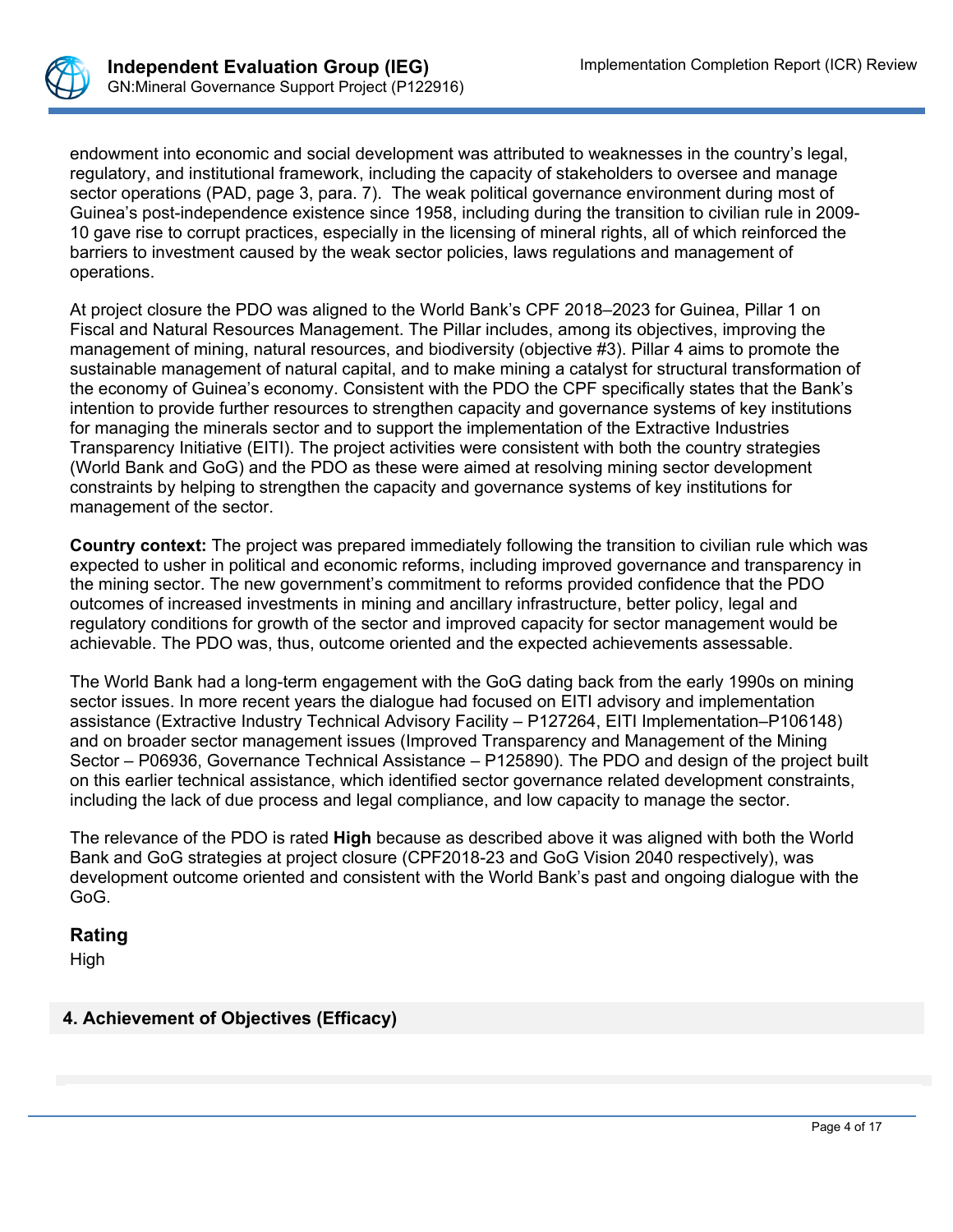

# **OBJECTIVE 1**

**Objective** PDO 1: To strengthen capacity of key institutions for managing the minerals sector.

#### **Rationale**

**Theory of Change:** The theory of change was that, through the provision of training, workshops, study tours and advisory services, the capacity of the relevant key ministries and government agencies for managing the minerals sector would be strengthened. Specifically, the provision of support would lead to capacity strengthening in the following areas:

- Revenue collection, tax administration, assessment of the economic impacts of the Government's holding of mining assets, evaluation of mining transactions and conducting fiscal inspection of mining installations for the MF.
- Implementation of sector policies, monitoring of the operations of mining companies, licensing of minerals exploration and exploitation, and conducting technical, health and safety inspections of mining companies' installations for the MMG.
- Preparation of environmental and social assessments, monitoring of environmental and social management plans and inspection of mining installations for the ME.
- Interaction with mining companies and communities on minerals sector issues for civil society and community-based organizations.
- Compliance by the GoG with the EITI requirements on publication of revenues from the minerals sector.

The theory of change envisaged that the capacity building activities would collectively help the institutions to conduct their roles more effectively and efficiently by improving the sector's legal and regulatory framework, enhancing skills of technical staff to conduct inspections of mining operations, assess the viability of mining and ancillary infrastructure schemes, and by providing operational manuals and procedural guidelines. The awareness programs for community-based organizations (CBO) and civil society organizations (CSO) and the publication at the local and national levels of data on social investment and allocation of revenues would lead to greater accountability and transparency.

The theory of change inferred from the PAD was appropriate because the outputs and outcomes were reasonably expected to result from activities and were the most relevant to the PDO.

# **OUTPUTS**

The outputs related to the strengthening capacity of MMG to monitor and manage the mining sector were:

- An updated and modernized mining cadaster with data on titles, tenure, and other pertinent details accessible online. This has helped to improve the efficiency of the licensing system, improve security of title and as well as transparency and accountability. **Achieved**
- The mining regulatory framework and standards were updated. The 2011 Mining Law was revised and led to the preparation of 21 related regulations that clarified certain provisions relating to, among other things, health and safety and the earmarking of and management of mining revenues to local communities. **Achieved**.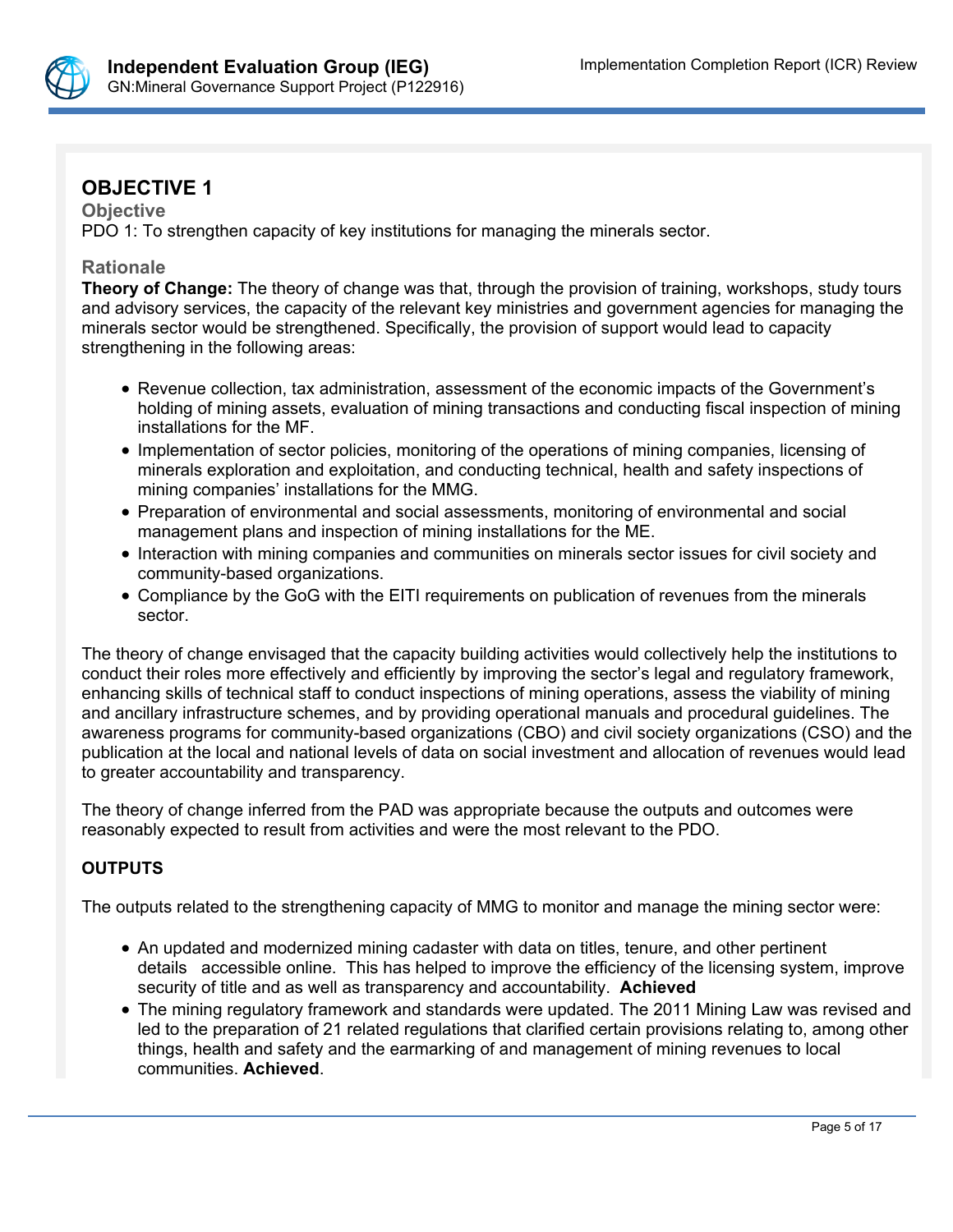

• Improved time norms for issuance of mining licenses. Time to issue licenses achieved were 25 days and 59 days for exploration and 59 days for exploitation. These exceeded the targets of 30 days and 120 days respectively. **Achieved**

For the Ministry of Finance, the main output was the adoption of minerals revenue collection administration procedures prepared under the project. Other outputs realized together with other agencies are described below in the paragraph on capacity strengthening involving more than one agency.

The outputs related to strengthening the capacity of the Ministry of Environment to monitor and manage the mining sector were:

- Number of mining communities establishing a Prefectural Environmental Monitoring Committee 16 mining communities compared to a target of 9 established a Prefectural Environmental Monitoring Committee, thus exceeding the target. **Achieved**.
- Number of artisanal and small scale-miners who participated in the environmental awareness campaign (43,367 compared to target of 15,000). This included 5,310 females compared to the target of 3000. The actual results exceeded the targets. **Achieved.**
- Preparation of Strategic Environmental and Social Assessment which fed into the preparation of a new Environmental Law in 2019.

## **Capacity strengthening involving more than one institution**

- About 5,150 people (inspectors, mining communities, CBO) were trained in updated environmental legislation related to mining operations (target was 5,000). **Achieved.**
- Fifty members of mining communities (compared to target of 18) were aware of social investment and government revenues supposed to be transferred to local communities and of the actual transfers. **Achieved.**
- Regional development plans adopted in at least one region. A regional development plan was developed for the Boke region with the participation of key ministries, mining companies, local development communities and other organizations. **Achieved**.

## **OUTCOMES**

The project achieved the expected outcomes for the PDO of strengthening capacity for managing the minerals sector as follows:

- The number of mines subjected to fiscal controls per year in line with established standards was five and exceeded the target of three. **Achieved.**
- The number of annual technical inspections of mines conducted by MMG in line with established standards was eight and exceeded the target of six. **Achieved**
- The percentage of environmental monitoring inspections of mining activities carried out per year by ME with cooperation of the Prefectural Environmental Monitoring Committee was eight and exceeded the target of six. **Achieved**.
- Publication at local and national levels of the amount of social investment (voluntary contributions by mining companies) and government revenues transferred to local communities was done. With the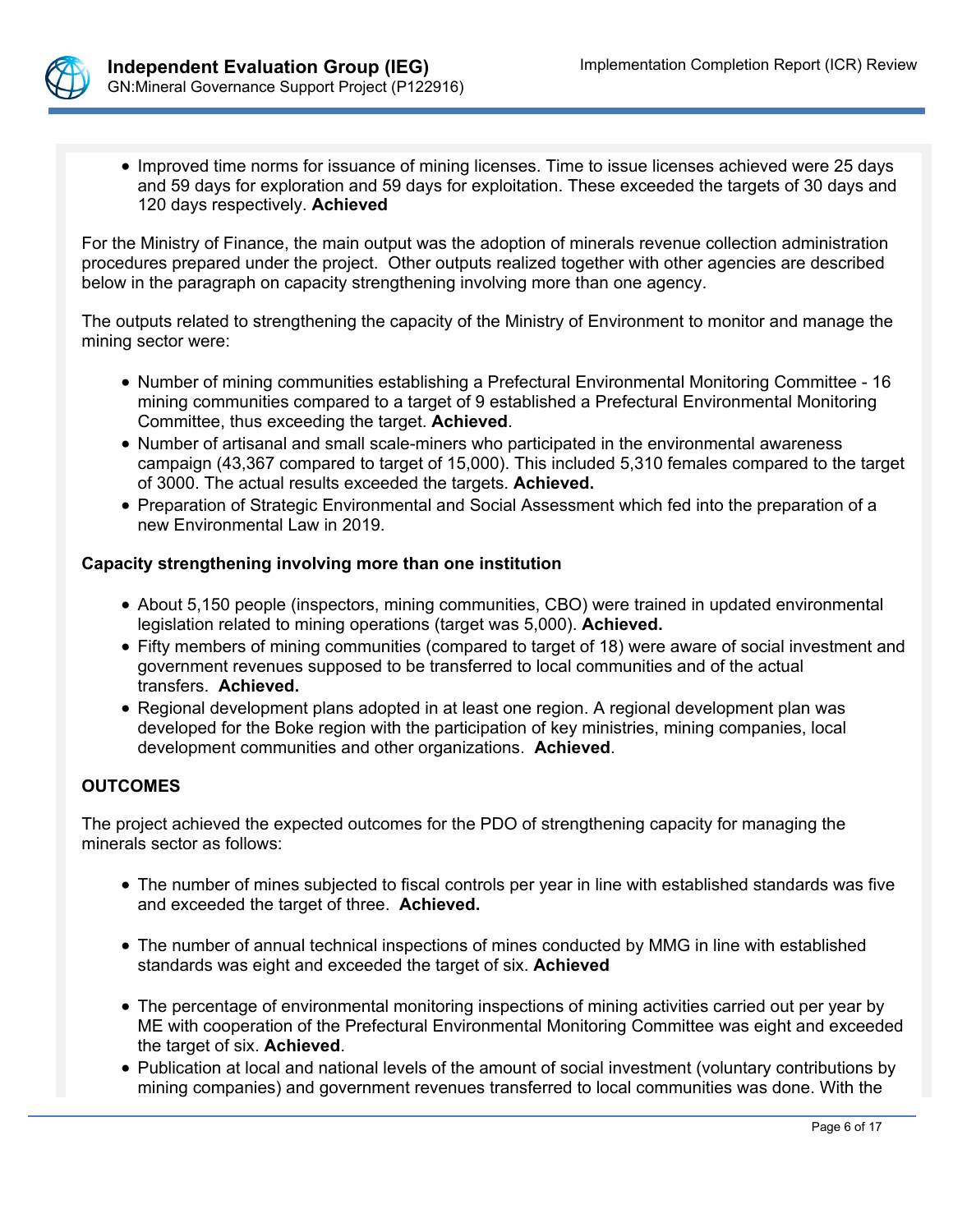

support of an independent EITI administrator hired under the project Guinea was able to prepare and disclose a backlog of EITI reports going back from 2007 to 2010 and to start disclosing reports on an annual basis. **Achieved.**

• About 56,454 people were direct beneficiaries of the project compared to the target of 25,000 (41 percent of the beneficiaries were women compared to the target of 25 percent. While the target for the number of direct beneficiaries reached by the project was exceeded, it is likely that the target was understated at the project design stage. This is because the definition of direct beneficiaries was very broad as it meant that anyone who participated in some form in an event involving the project was a direct beneficiary. **Achieved.**

PDO1 was fully achieved. Three indicators on strengthening the capacity of MMG, MF and ME for monitoring/managing the sector in their respective roles were exceeded. The target of direct beneficiaries was exceeded by a large margin although it is likely that the target was understated at project design stage because of the broad definition of direct beneficiaries as explained above. The indicator (publication of social investments and mining revenues at local national and national levels was met and the GoG is now publishing EITI reports on annual basis.

**Rating Substantial** 

# **OBJECTIVE 2**

**Objective**

To strengthen governance systems of key institutions for managing the minerals sector

## **Rationale**

**Theory of Change**: The theory of change was that the clarification of institutional roles, responsibilities and mandates for mining and ancillary mining infrastructure would lead to improved investment and development of the mining sector. A new state-owned joint stock company – Société Guinéenne du Patrimoine Minier (SOGUIPAMI), was established in 2011 to hold the GoG's interests in mining companies, but its wide remit which included ownership of all state mining assets and accruing revenues, and the ability to contract loans and obligations, posed high financial and budgetary risks to public finances. In addition, SOGUIPAMI's SEGUIPAMI's powers were overlapping with those of other key agencies in the sector. Updating the legal and regulatory framework for development of ancillary mining infrastructure to clarify responsibilities of construction, financing, operation, and management, and providing advisory services on structuring and evaluation, including standard agreements were expected to reduce risks and encourage increased investment in the sector.

## **OUTPUTS**

The outputs regarding the clarification of institutional roles and the mandate of SEQUIPAMI were as follows:

 A Presidential Decree (SGG (D/2015/016/PRD/SGG) establishing SEQUIPAMI's roles and responsibilities in line with Guinean laws and vis-à-vis the ministries of Mines and Geology, Finance, and Transport was enacted in 2015.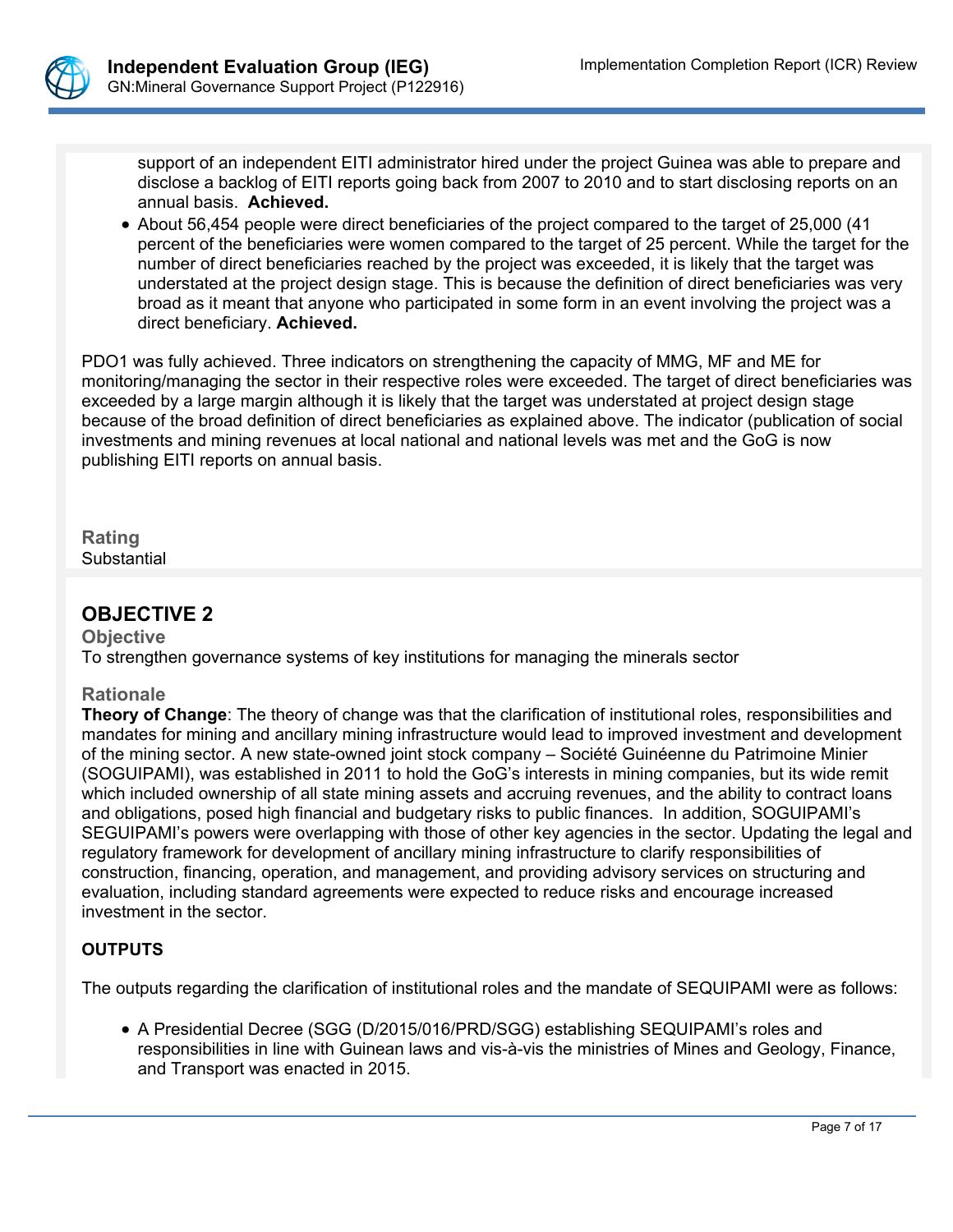

 A revised governance structure for SOGUIPAMI was adopted through Presidential Decree (D/2019/123/PRD), incorporating a new supervisory Board comprising ministers of MMG, MF and MT and placing SOGUIPAMI under the supervisory authority of the President's Office in 2020.

The outputs regarding a model BOT to guide the development of ancillary mining infrastructure were as follows:

- Mining ancillary infrastructure related regulations, standards were updated. The 1995 Merchant Marine Code which had some provisions related to ancillary mining infrastructure was revised (Law L /2019012/AN) and so was the railway law which was approved by the Council of Ministers in January 2020. **Achieved.**
- Hundred people, as targeted, were trained on technical, financial, control and monitoring of ancillary infrastructure in the ministries of Mines and Geology, Finance and Transport and in SOQUIPAMI. A**chieved**.
- The 2014 ancillary infrastructure master plan was updated and jointly adopted by the MMG and MT in 2019. An operational manual on ancillary infrastructure was prepared and adopted by MT. **Achieved**

## **OUTCOMES**

The two outcomes for this PDO were: (a) clarification of roles and responsibilities of SOGUIPAMI vis-a vis key ministries involved in the sector; and development and adoption of a BOT convention for the ancillary mining infrastructure. The first outcome was achieved through Presidential Decree (SGG (D/2015/016/PRD/SGG) of 2015 which set out the responsibilities of the different agencies, including the role of SOGUIPAMI and Presidential Decree (D/2019/123/PRD) which defined SOGUIPAMI's governance structure.

According to the ICR (page 25) as a result "... SOGUIPAMI now fulfills its responsibility for negotiating with private mining companies interested in making large investments in the mining sector, including the development of ancillary mining infrastructure. In lieu of borrowing and putting public finance at risks, SOGUIPAMI is now a net contributor to the Government Budget as highlighted in EITI reports." Hence this outcome was **achieved**.

The second outcome – the development and adoption of a BOT convention for the ancillary mining infrastructure was achieved through the development and adoption of a Model Build Operate and Transfer (BOT) convention for mining ancillary infrastructure. The model BOT was approved by the Council of Ministers followed by a Presidential decree in 2019. The target of developing and adopting a BOT model convention was **achieved**.

PDO2 was substantially achieved with the clarification of SOGUIPAMI's roles and responsibilities vis-à-vis those of the other key sector agencies, its governance revised to reduce fiscal risks and a model convention for development of mining ancillary infrastructure developed and adopted through a Presidential decree.

**Rating** Substantial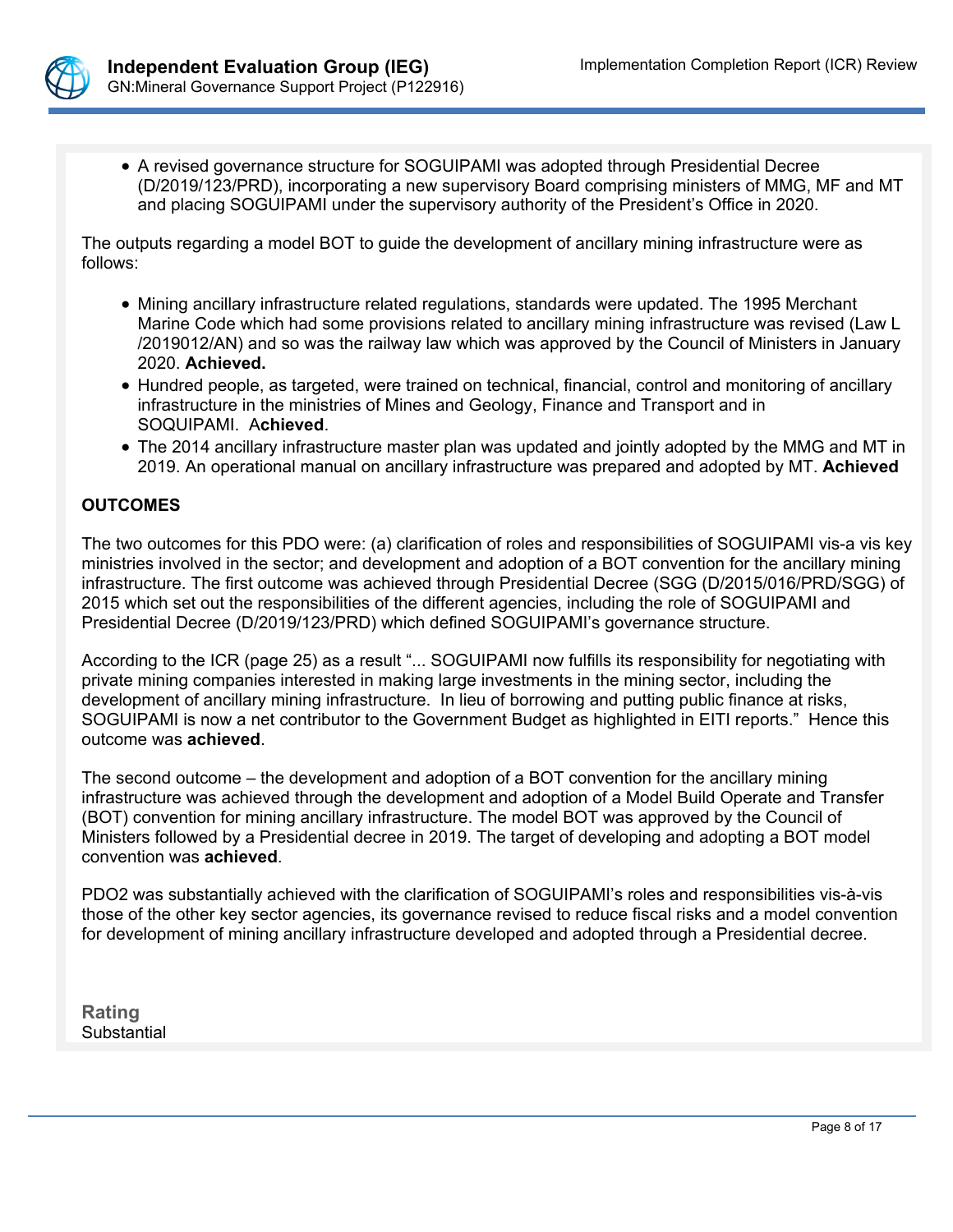

# **OVERALL EFFICACY**

#### **Rationale**

The project was fully successful in meeting its two objectives of strengthening: (a) the capacity to monitor and manage the mining sector; and (b) governance systems of key institutions for managing the mining sector. Targets for three of the outcome indicators measuring the capacity of MMG, MF and ME to monitor and manage the sector in their respective areas (technical, fiscal, and environmental respectively) were exceeded. The fourth outcome indicator for PDO1 on public disclosure of social investment by mining companies and mining revenues by the GoG was met and Guinea continues to disclose this data in compliance with EITI requirements. The number of direct beneficiaries was exceeded. Thus, PDO 1 was fully achieved. The targets for the outcome indicators for the second PDO were also fully achieved with the clarification or roles and responsibilities of SOGUIPAMI vis-à-vis other key agencies in the sector and the development and adoption through Presidential decrees of the redefined roles and responsibilities and a governance structure for SOGUIPAMI.

Therefore, the overall efficacy rating for the project is Substantial.

**Overall Efficacy Rating**

**Substantial** 

# **5. Efficiency**

The PAD did not include quantitative efficiency analysis noting the difficulties of doing so for technical assistance projects to which revenue attribution cannot be done on an objective basis. Nonetheless the PAD broadly described the project's efficiency benefits in qualitative terms. The ICR has taken a similar approach in more depth and has also applied a similar approach to administrative and operational efficiency.

On economic efficiency the ICR presents three broad arguments in favor of a substantial efficiency rating: (a) a doubling of fiscal revenues between 2012 and 2019 (from US\$199 million to US\$397 million) compared to the modest amount of the IDA Credit (US\$20 million) and human resources time applied; (b) export revenues increases during the same period (not quantified); (billions of US\$ in foreign direct investments enabled by the project - supported reforms and improvements in the government's management of the sector;(c) increased contribution to GDP due to the expansion of the sector facilitated by the project. The ICR also notes that all procurement was conducted on a least cost basis which resulted in significant efficiency gains.

Regarding administrative and operational efficiency the ICR points to several areas in which socio-economic gains would have occurred, including (a) regulatory and policy framework (e. g., negotiations for the multiuser infrastructure sharing agreement between the government and three mining companies, (b) restructuring of the mining State-Owned Enterprise (SOGUIPAMI) and of the Ministry of Mines; and (c) preparation of the Boke regional economic development plan and its cumulative environmental and social assessment.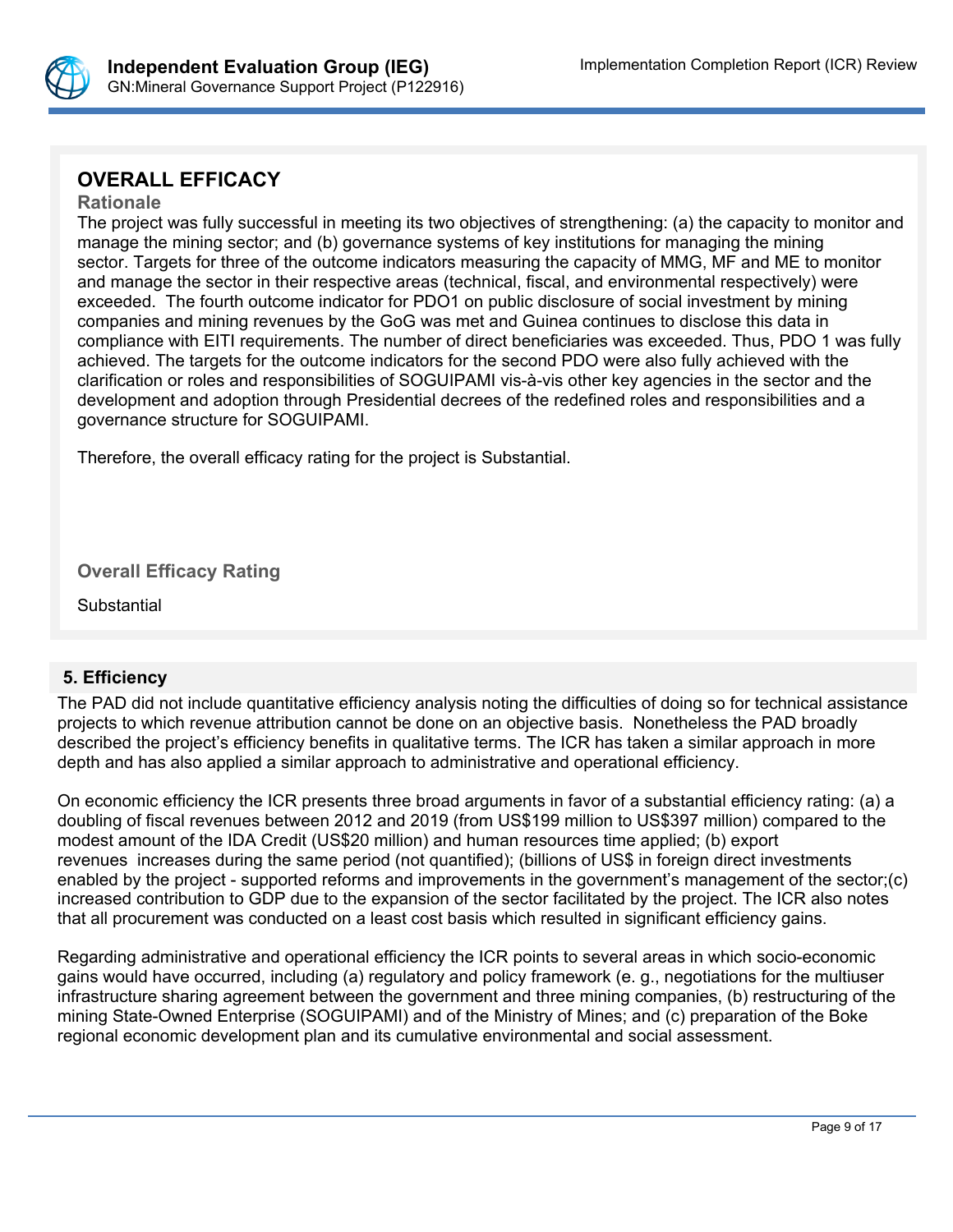

The ICR rates the project substantial for efficiency because of this analysis. Efficiency ratings for technical assistance projects are often difficult to make. However, in this case despite the problem of attributing fiscal and export revenues, foreign direct investment, GDP growth, job growth; etc. to the project the improvement in the investment climate that made these achievements possible was, at least in part, attributable to the reforms supported by the project.

On balance, the project is rated Substantial for Efficacy.

# **Efficiency Rating**

#### **Substantial**

a. If available, enter the Economic Rate of Return (ERR) and/or Financial Rate of Return (FRR) at appraisal and the re-estimated value at evaluation:

|                     | <b>Rate Available?</b> | Point value (%) | <i>*Coverage/Scope (%)</i> |
|---------------------|------------------------|-----------------|----------------------------|
| Appraisal           |                        |                 | $\Box$ Not Applicable      |
| <b>ICR Estimate</b> |                        |                 | $\Box$ Not Applicable      |

\* Refers to percent of total project cost for which ERR/FRR was calculated.

## **6. Outcome**

The relevance of the PDOs is rated **High** because they were aligned with both the World Bank and GoG strategies at project closure (CPF2018-23 and GoG Vision 2040 respectively) and were also development outcome-oriented in seeking to remove constraints to the development of the mining sector, an engine of economic growth for Guinea. Further, the PDOs were consistent with the World Bank's past and ongoing reform dialogue which identified sector governance related development constraints, including the lack of due process and legal compliance, and low capacity to manage the sector as major issues for development of the sector.

Overall Efficacy is rated Substantial because all targets for the seven outcome indicators were either met or exceeded (three were exceeded and four were fully achieved).

Efficiency is rated substantial based on a qualitative analysis of administrative and operational efficiency and of economic efficiency because of the problem of assigning revenues/benefits to technical assistance projects. The analysis indicates that the project's reforms contributed to Guinea's substantial increases in fiscal and export revenues and in foreign direct investment flows, amongst other factors.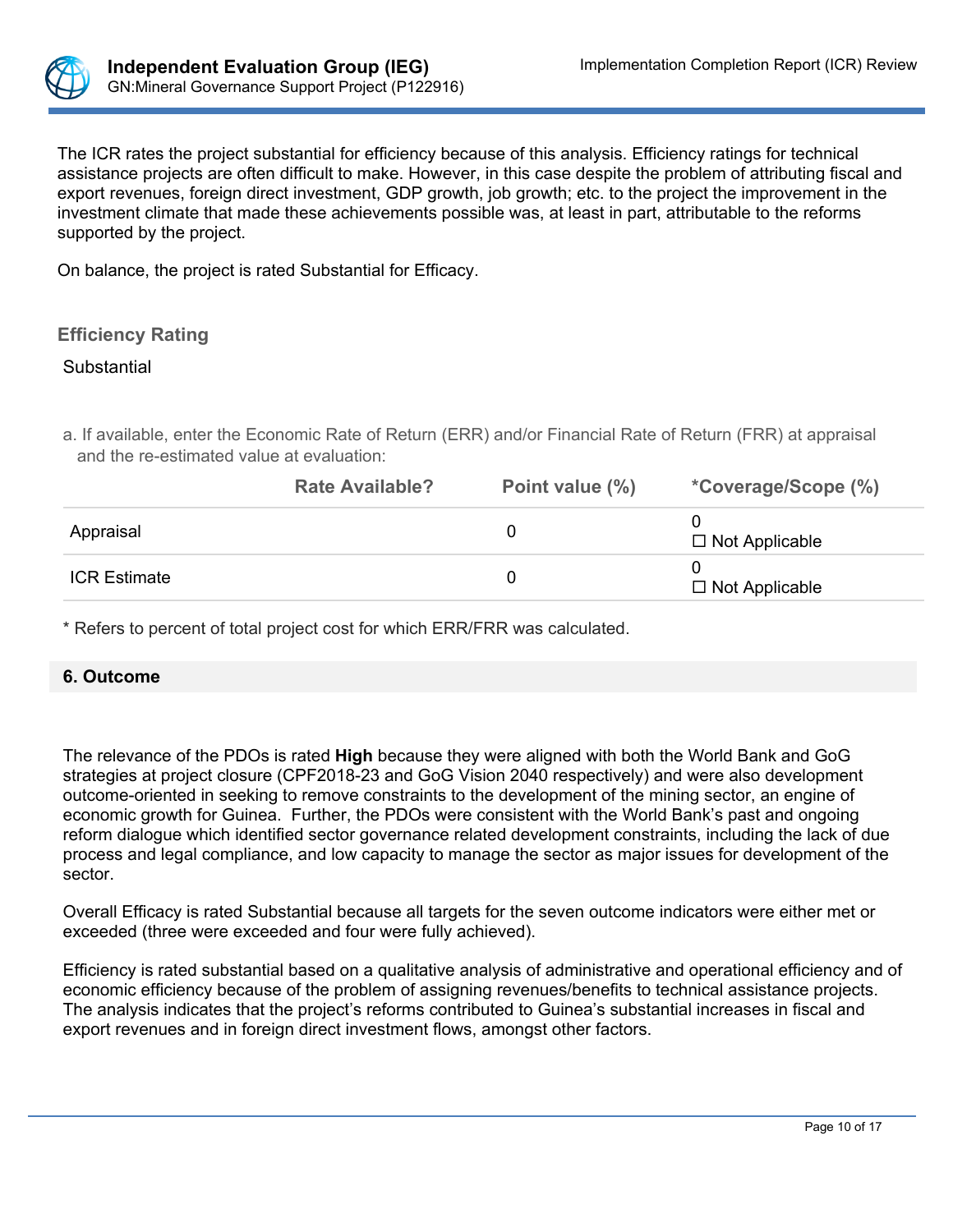

Based on a relevance rating of High, and Substantial ratings for both Efficacy and Efficiency, the project outcome is rated Satisfactory.

**a. Outcome Rating Satisfactory** 

## **7. Risk to Development Outcome**

The project contributed to an improvement in the attractiveness of Guinea's mining sector as a destination for investment, and thus also contributed to the country's favorable economic prospects. The challenge is to maintain and continue strengthening the capacity and governance of key sector institutions, including, the level of community involvement and sharing of resources to sustain the role of the sector in the country's development.

There are a few risks, but these appear to be manageable. There is the risk of political instability and governance problems that have beset Guinea for most of its post-colonial era. Political instability accompanied by corruption is a risk that can reverse the gains that have been achieved.

The ICR observes several factors that may help to reduce the risk, including extensive stakeholders' engagement, the extensive development of the sector which has taken place, broad consensus on mining sector reforms, resilience of the sector heightened by its role in the economy, amongst other reasons. Another important factor is the World Bank's continued support to the sector, including through an ongoing follow up operation which is helping to consolidate the achievements of the project.

The ICR also points to the risk of a decline in global commodity prices and the impact on revenue flows. The strategy of using mining revenues to diversify sources of growth by supporting other sector such as agriculture and to promote regional development schemes such as for Boke (supported by the Project) is a prudent risk management plan.

## **8. Assessment of Bank Performance**

## **a. Quality-at-Entry**

The project was prepared in 2011-12 in the aftermath of the first democratically elected government since Guinea's independence in 1958. At project preparation there were high hopes for strong reforms and a commitment by the GoG to fighting corruption. This was an opportune timing for inclusive stakeholder consultations which have helped to strengthen the sector considerably.

The design of the project was based on a strong analytic basis and on the World Bank's own recent experience in the sector and elsewhere in the region. The analytical work and lending sources of knowledge included EITI advisory and implementation (Extractive Industry Technical Advisory Facility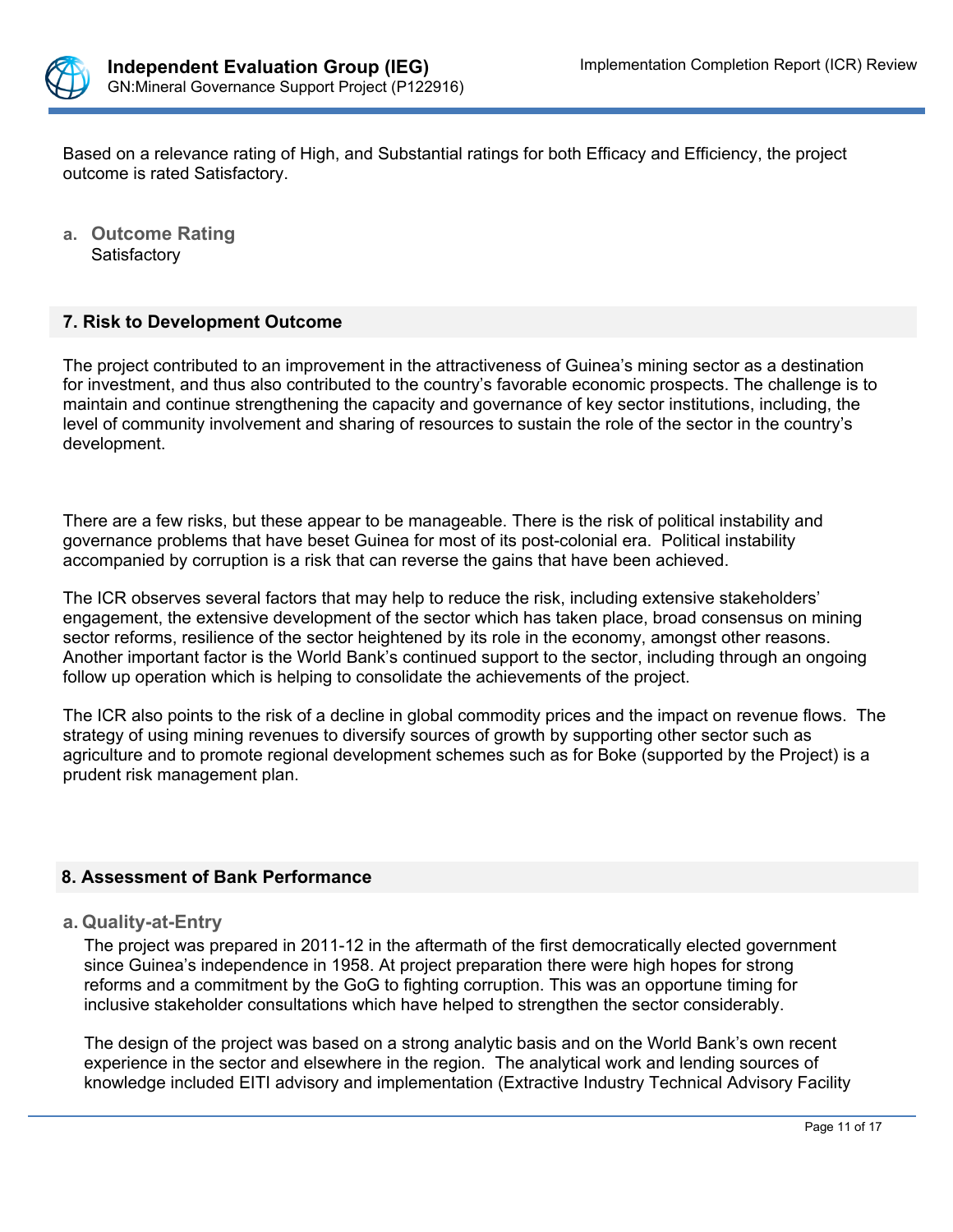

– P127264, EITI Implementation–P106148) and on broader sector management issues (Improved Transparency and Management of the Mining Sector – P06936, and Governance Technical Assistance – P125890). The earlier work had correctly identified sector governance related development constraints, including the lack of due process and legal compliance, and low capacity to manage the sector. Experience from the region included from similar operations in other countries in Africa such as Burkina Faso, Ghana, Mali, Nigeria, Mauritania, Democratic Republic of Congo, Malawi.

The project components were appropriately designed to address the key issues such as access to resource information, institutional performance, economic development of mining areas and promotion of good governance. The design addressed issues at each EITI value chain except for revenue management which was being addressed by another operation.

The results framework (RF) was appropriately designed with logical linkages between activities, outputs, and intermediate and outcome indicators. The RF included 7 outcome indicators and 17 intermediate outcomes which allowed almost all the important indicators to be captured without crowding the outcome indicators. The target for project beneficiaries (25,000) was probably too low given the breadth of the coverage-all persons impacted by the project over a planned 6-year period.

**Quality-at-Entry Rating Satisfactory** 

# **b.Quality of supervision**

The project was supervised on a regular basis (at least every six months). ISRs and other project documents are available from the Bank's portal. The files also indicate that implementation was a continuous process with use of electronic and video-based media substituting for in-person meetings with the clients during intervals between mission. These alternative methods were particularly useful during the disruption caused by the Ebola virus disease (2014-2016). Covid-19 did not impact mission supervision activities as the project was largely complete.

Implementation support missions focused appropriately on progress of all project components, progress towards achievement of the project development objectives, and on compliance with fiduciary requirements, especially financial management. The Bank team made use of the results framework and the progress reports submitted by the PIU on a regular basis to identify issues for focused discussions with the client. The outcome of the mission reviews and discussions were used to recommend action for resolving implementation challenges, including for the Bank's response to the client's two requests for extension of closing dates.

The project had satisfactory ratings on both implementation progress and progress towards achieving its PDOs throughout its duration, except in the first year when it was rated moderately unsatisfactory due to a slow start. A Mid-term review of the project was carried out a year later in July 2014 and did not surface any need for restructuring action.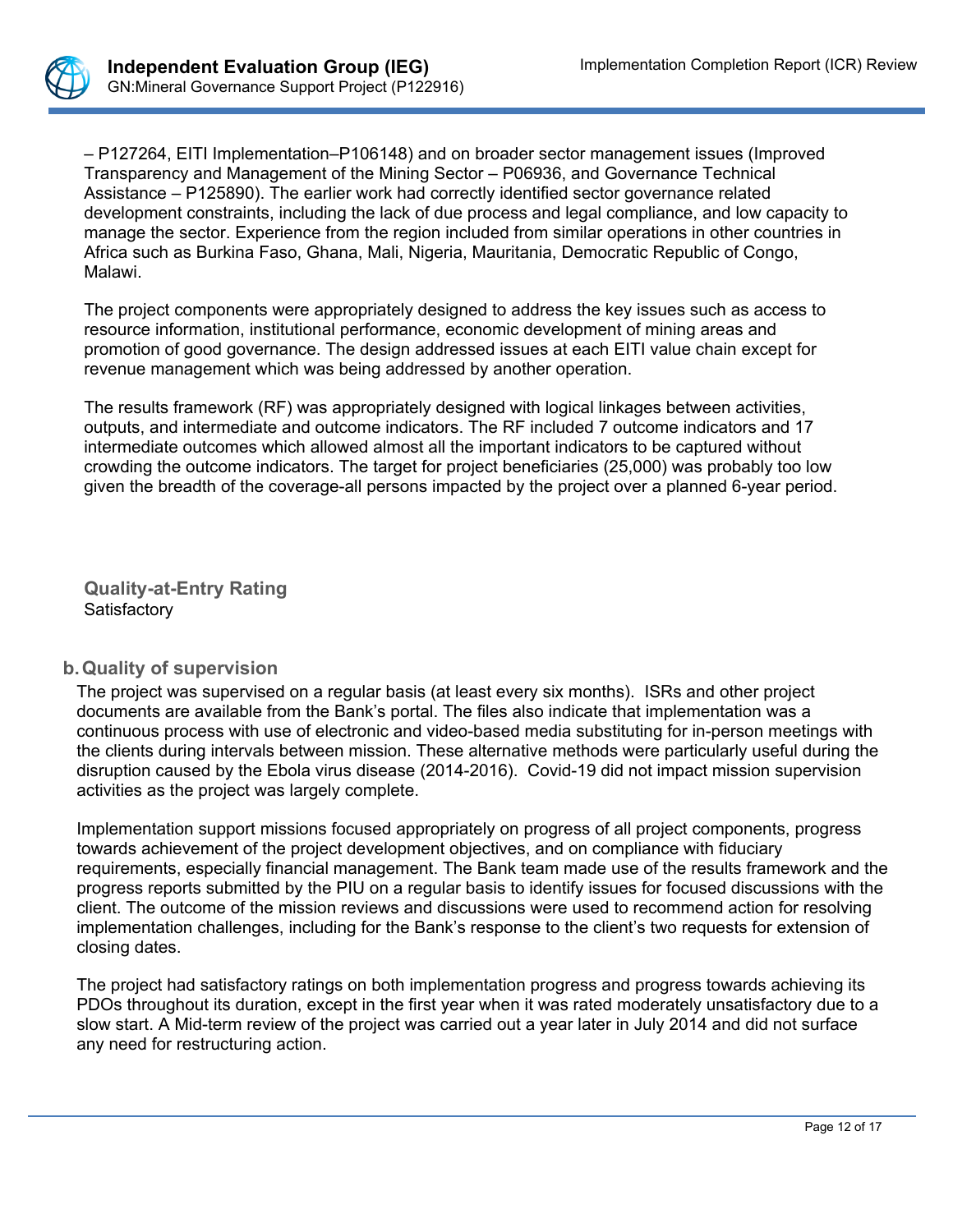

As the project faced counterpart funding difficulties the World Bank was supportive by agreeing to prefinance some activities so that there was no significant negative impact on the implementation of the project. In addition, implementation suffered from delays due to limited procurement capacity but the World Bank team provided extensive support to both improve client capacity and to minimize delays.

The was only one Task Team Leader for the duration of the project from preparation to completion which may have helped to strengthen the relationship and coordination between the Bank team and the client teams and to ensure consistency of approach on issues.

**Quality of Supervision Rating Satisfactory** 

**Overall Bank Performance Rating Satisfactory** 

## **9. M&E Design, Implementation, & Utilization**

#### **a. M&E Design**

A robust results framework designed at appraisal includes all the essential elements – intermediate indicators, outcome indicators, baseline values, and target data, frequency, and responsibilities for data collection. Results data was collected by the participating institutions, and all stakeholders and consolidated in the PIU by the project M&E specialist who had primary responsibility for monitoring and evaluation at the client's end. The M&E specialist was also tasked with developing a training program to build the capacity of focal points in the ministries involved to improve data collection and monitoring. Where possible, M&E included data disaggregated by gender.

## **b. M&E Implementation**

According to the ICR (p.38) the PIU conducted systematic project progress monitoring based on the results framework. Progress reports were shared with the Bank on a regular basis and constituted the basis for discussion with the Bank during supervision missions, the MTR and at any other time as needed. The reports were designed to facilitate performance reviews of PDO indicators and intermediate results indicators, as well as the important activities and actions undertaken during each period.

## **c. M&E Utilization**

The M&E was used to inform project management and decision making, including during the MTR and its performance and results were used and incorporated in the ISR and factored into decisions related to subsequent project activities. At the MTR in particular, the M&E was slightly restructured with related resources reallocated for a new task (geochemistry). The M&E also informed the project restructuring.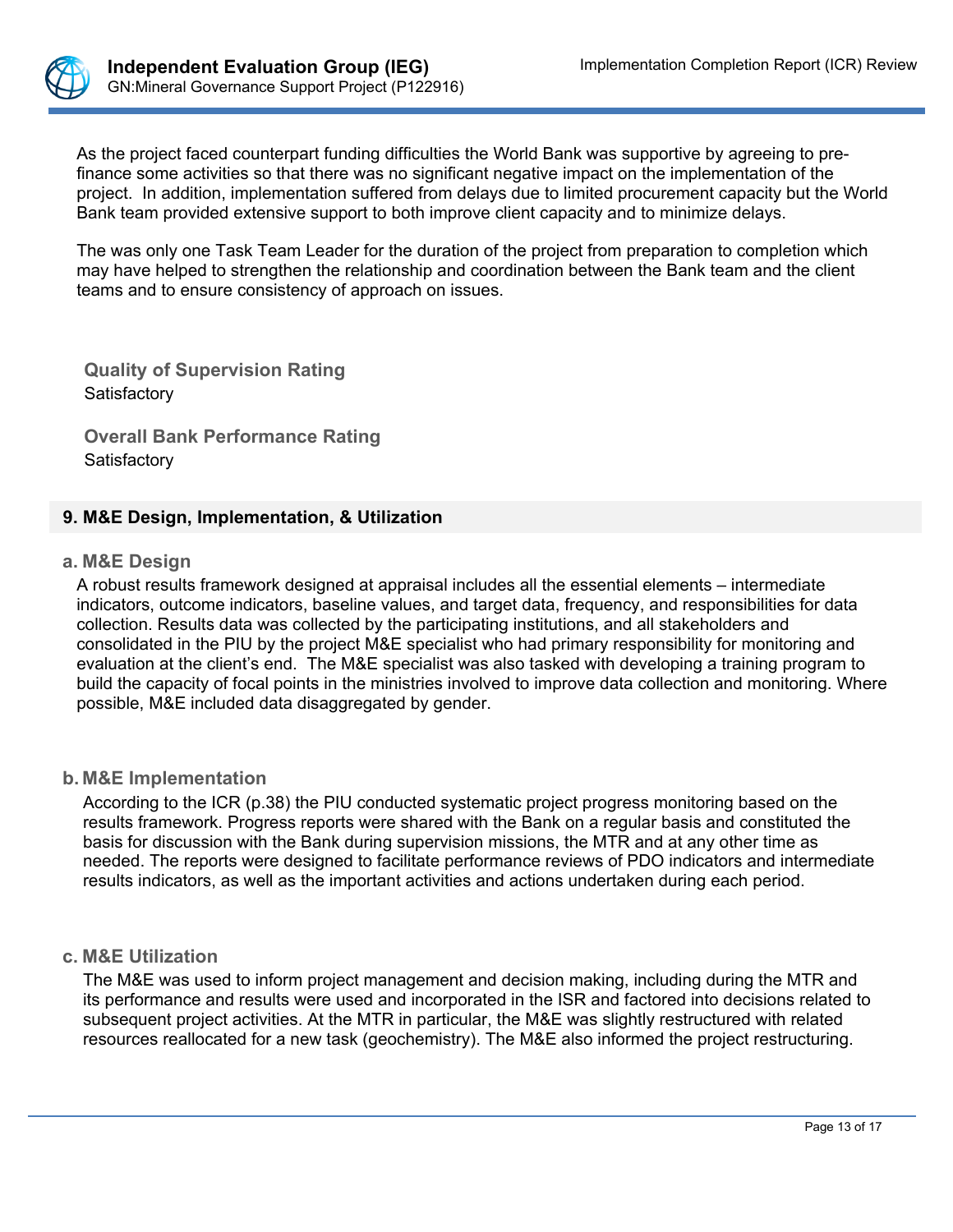

**M&E Quality Rating Substantial** 

#### **10. Other Issues**

#### **a. Safeguards**

The project triggered OP/BP 4.01 "Environment Assessment" during preparation and was assigned a Category 'B' rating. The rationale for a category B rating was that although the project did not include physical works it could facilitate physical investments in future because of its support for reforms. A strategic environmental and social assessment (SESA) was prepared. SESAII was later prepared to assess E&S risks and impacts of mining regulations and policies. A cumulative environmental impact Assessment was prepared for the Boke regional development plan in 2019.

SESA included recommendations in a "Guiding Framework for Improved Environmental and Social Governance". The project supported implementation of 13 of the recommendations. SESA also served as a basis for several activities such as (a) supporting improvement of environmental and social management of the mining sector, and (b) enhancing the environmental management capacity in the country by supporting M&E to: (i) develop environmental inspection procedures and sector guides and manuals; (ii) train and equip the units dealing with mining to effectively monitor and control mining activities; and (iii) sensitize artisanal and small scale miners on environmental and social aspects of their activities.

Throughout the implementation period environmental safeguards policies were complied with and the last ISR assigned Safeguards a Satisfactory rating.

## **b. Fiduciary Compliance**

Both the financial management and procurement ratings were Satisfactory in the last ISR of November 20, 2020.

At the early stages of the project there were delays in the recruitment of external auditors and there were also some inconsistencies in the Interim Financial Reports submitted to the World Bank. There were also some moderate delays in the submission of audited financial statements to the World Bank. The situation, however, improved and there were no outstanding audit reports at project closure.

There were significant procurement delays in the early years, but the situation improved as the client built capacity with the World Bank team's support. Over the past several years before project closure procurement was consistently rated Satisfactory. The project complied with all covenants. Acceptable (unqualified audited financial statements were submitted throughout the project period. There are no overdue audits.

The financial management performance rating was also satisfactory throughout the period.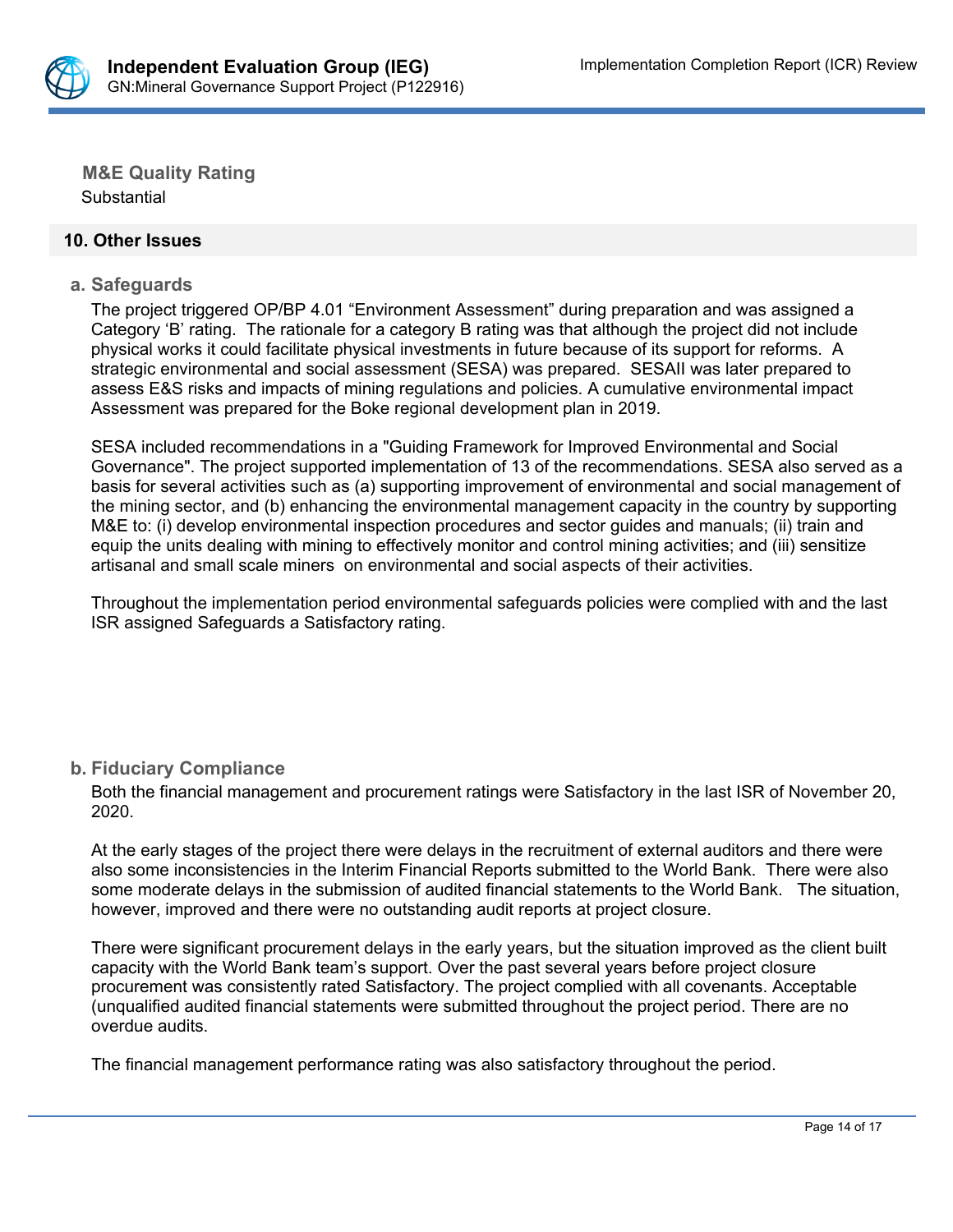

.

# **c. Unintended impacts (Positive or Negative)**

#### **d. Other**

---

#### **Gender**

The ICR notes correctly that the project did not have a specific gender objective but the project beneficiaries; data was disaggregated to monitor the percentage of women. The 25 percent target of women among the direct beneficiaries was exceeded with the actual value being 41 percent. Other indicators also enabled tracking of women in studies and training including sensitization training of ASM to environmental and social issues in mining. The ICR (p.35) also states that a women miners' association was supported to promote women participation in the mining sector and in other income generating activities.

## **Private financing**

The project was instrumental in the implementation of legal and regulatory reforms, enhancing capacity of GoG agencies to negotiate with mining companies, improving management capacity in the sector, improving governance and transparency, increasing access to mining resources – all the changes that have made the sector attractive for private sector financing. This has contributed to increased private investment flows. The number of companies involved in mining exploration has increased from 6 in 2012 to 17 in 2020.

#### **Poverty reduction and shared prosperity**

The project had no activities targeted at addressing poverty. However, the project has indirect poverty impacts through several transmission channels. Investments that were enabled by the stable investment climate conditions to which the project contributed resulted in job creation (jobs increased from about 19,000 in 2010 to about 51,000 in 2019), increased wage bill which accrue to employees, taxes which flow to the national treasury and to various uses, including local mining communities, indirectly created jobs by local suppliers to mining companies; etc.

## **11. Ratings**

| <b>Ratings</b>          | <b>ICR</b>   | <b>IEG</b>   | <b>Reason for</b><br><b>Disagreements/Comment</b> |
|-------------------------|--------------|--------------|---------------------------------------------------|
| Outcome                 | Satisfactory | Satisfactory |                                                   |
| <b>Bank Performance</b> | Satisfactory | Satisfactory |                                                   |
| Quality of M&E          | Substantial  | Substantial  |                                                   |
| Quality of ICR          | ---          | Substantial  |                                                   |
|                         |              |              |                                                   |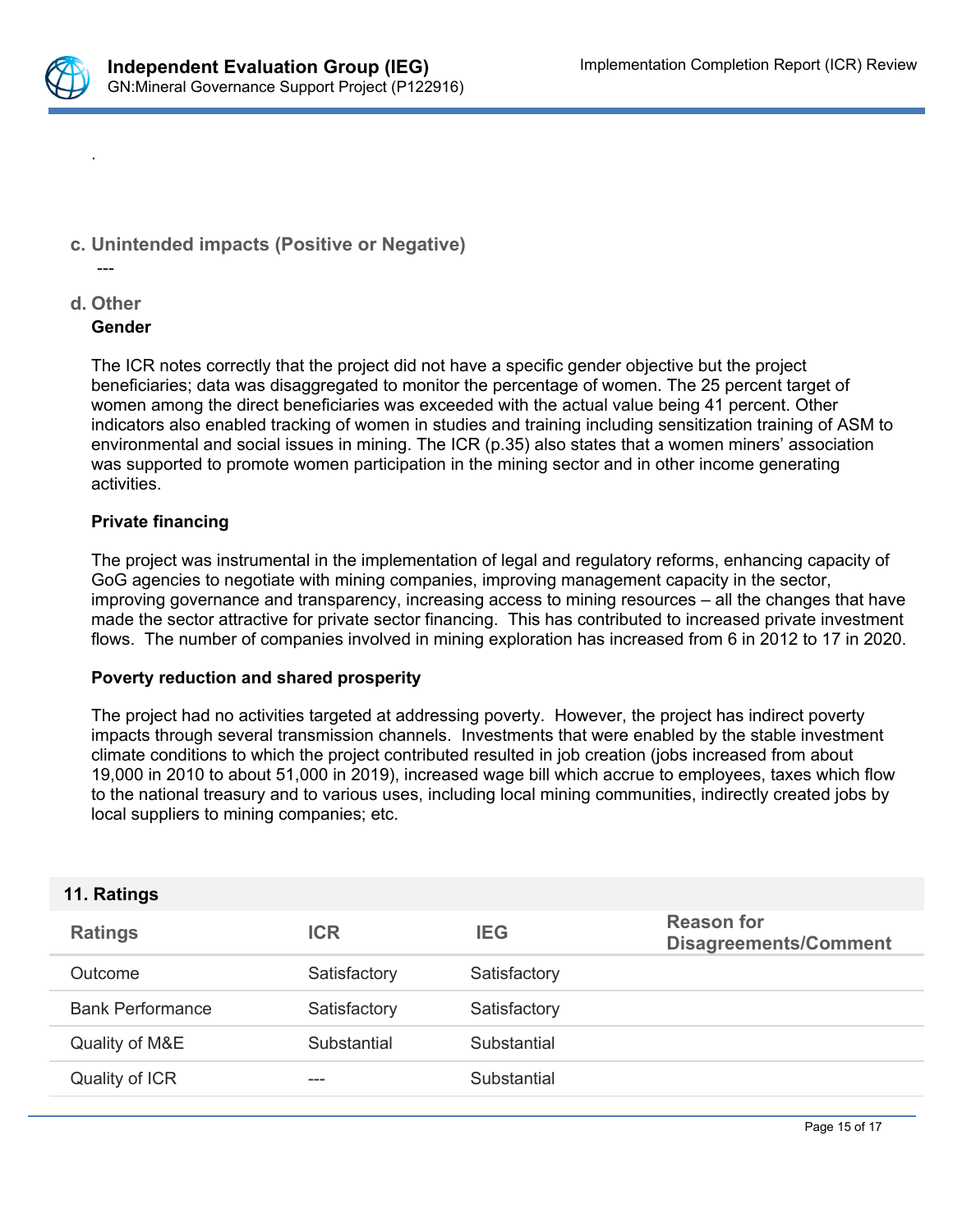

#### **12. Lessons**

**Key lessons learned from project implementation**. The ICR contains substantive lessons learned from the operation. The following additional lessons are suggested:

**In a country environment characterized by frequent political instability it is important to conduct analytical work in readiness for a window of opportunity when it becomes possible to engage key stakeholders in a broad-based dialogue to build consensus on policy reforms**. This is because in times of instability and tensions it is difficult to engage all key stakeholder in policy dialogue. In Guinea, The World Bank had undertaken substantial analytical work in the mining sector which enabled it to support a broad-based stakeholder engagement when the transition to a democratically elected President occurred in 2010. With the World Bank's support, the GoG was able to undertake substantial legal and regulatory reforms.

**It may be preferable, on critically important reform issues to allow dialogue to continue for some time rather than to rush to second best alternatives.** Consensus building on policy reforms can be difficult, especially when there are vested interests or serious divergences of views among key stakeholders. One of the key reforms supported by the project was the development and adoption of a Build-Operate-Transfer convention defining the rules, roles and responsibilities and obligations in the construction, ownership, operation and use of ancillary mining infrastructure. The BOT was drafted by 2015 but it took four years before it was adopted due to complex policy and legal issues and differences of view among key agencies, including on procedural issues. However, the GoG's adherence to the process and focus on this important policy reform finally led to a successful outcome agreed by all the key stakeholders.

## **13. Assessment Recommended?**

No

## **14. Comments on Quality of ICR**

The ICR is well written and thorough and provides a clear sense of the context in which the project was conceived and implemented.

The main shortcoming is that the ICR is too long at 44 pages (excluding Annexes) and thus substantially exceeds the guideline of 15 pages for the main text. Section B on efficacy at about 18 pages alone exceeds the 15 pages guideline for the whole body of the main text. While the section contains a wealth of information the bulk of it could have been placed in an Annex.

The efficiency analysis is in two parts – on administrative and operational efficiency and economic efficiency. Administrative and operational efficiency was assessed on a qualitative basis and is not robust and convincing. Economic efficiency was based on the project's contribution to the mining sector's huge impact on fiscal and